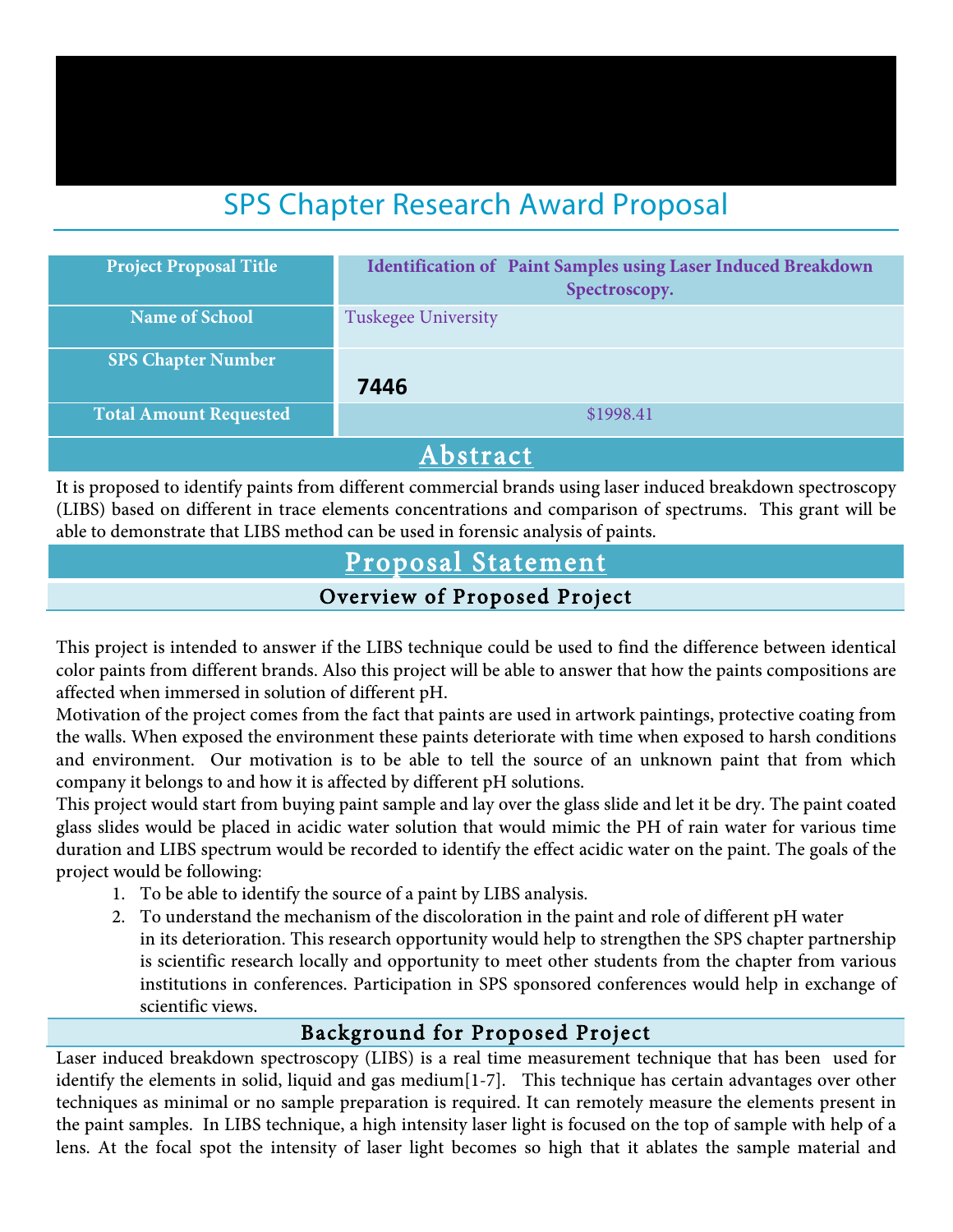generates a plume of plasma (See Error! Reference source not found.). The plasma plume contains the ionized elements present in the sample. The optical emission of the plasma in cooling process is collected by a group of focusing lenses on the tip of the optical fiber and finally sent to spectrometer. The Ocean Optics LIBS 2500 plus spectrometer disperses the light of plasma plume consisting of various wavelengths at different angle. The CCD detector finally converts the light spectrum into electronic signal that can be displayed on computer.



**Figure 1: Experimental set-up to obtain the LIBS spectra.**

**Error! Reference source not found.** shows the typical LIBS signal spectrum of a mineral.



#### Figure 2: LIBS spectrum of quartz.

Laser induced breakdown spectroscopy is very fast technique. Miniaturized spectrometers and lasers can be easily installed at the preferred locations. Just a spark of laser light is enough to reveal the identity of the samples. The whole operation takes only few seconds. Laser induced breakdown spectroscopy has these entire features. This fixture is suitable for space applications where the size and weight of instrument greatly matters. Another important change is data analysis processes and use of calibration free method of LIBS.

The conventional method is to do the calibration of LIBS instrument is to use known samples to get a calibration curve and then use the unknown sample. Lately, calibration free methods do not need initial calibration. The calibration free method involves following steps.

The following equation is used to correlated the emission intensity with the temperature and energy levels of atoms or ions involved in the LIBS emission,

$$
\ln \frac{I_{ul} 4\pi}{A_{ul} h v_{ul} g_u} = \ln \frac{N_0 G}{Z} - \frac{E_u}{KT}
$$

In above mentioned equations, I<sub>ul</sub> is LIBS emission line peak intensity, vul is frequency, Aul is spontaneous emission coefficient, h is Planck's constant, Z is partition function at temperature T,  $g_u$  is statistical weight of the upper energy level involved in emission, G is instrumental factor, K is Boltzmann's constant and Eu energy of upper level involved in emission of LIBS signal.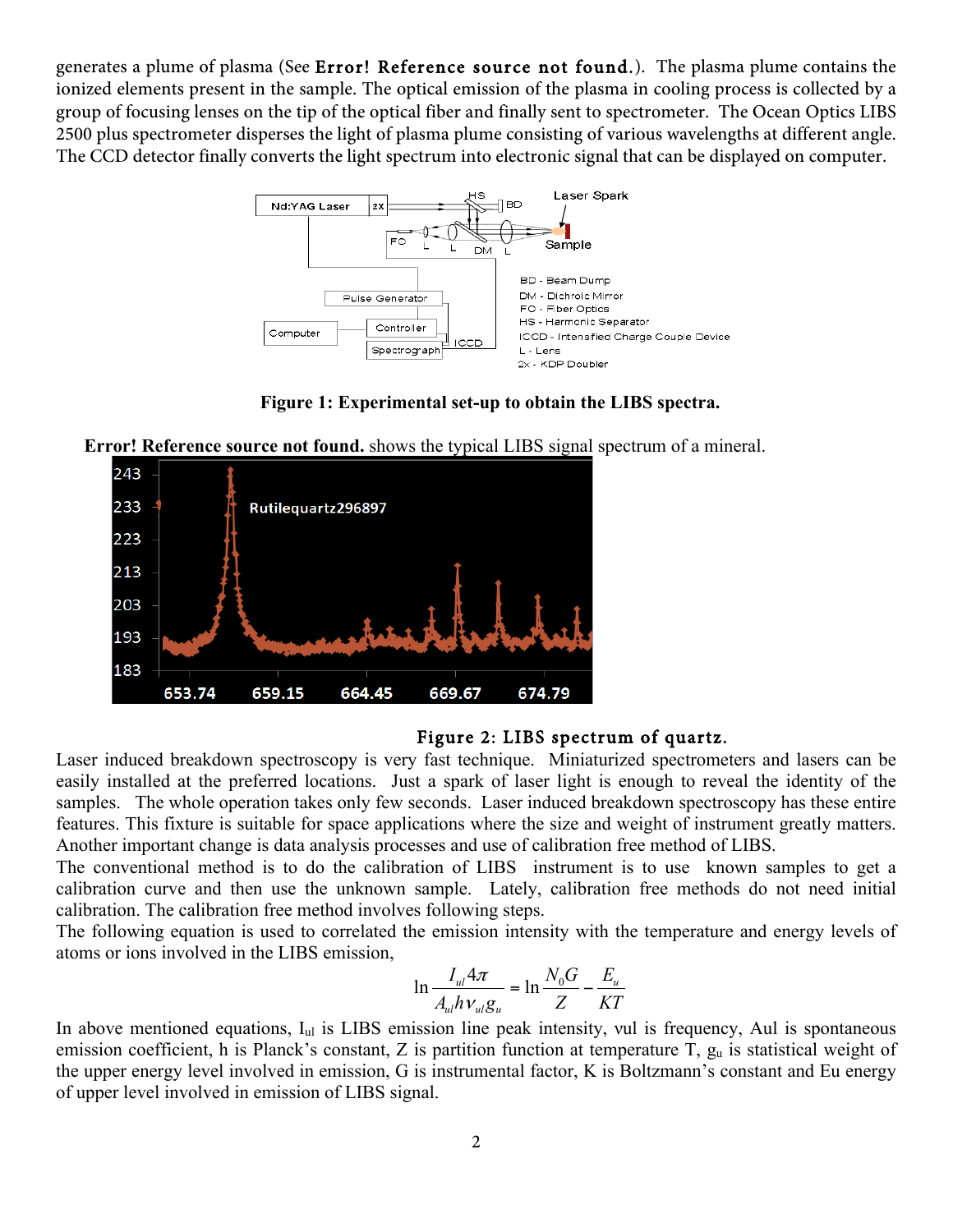The left hand side of equation given below is plotted with respect of energy difference of levels. The slope of the graph gives the temperature of the plasma plume and the intercept of the graph gives  $N_0$  the initial number of emitters.  $N_0$  is also proportional to species weight percent in the sample. This can be achieved by the normalization procedure.  $\sum_{i} w \%_{i} = x \sum_{i} N_{0,i} A W_{i} = 1$ *i*  $w^0\%_i = x \sum N_{0,i}AW_i$ 

This equation helps to provide the normalization constant. The weight percent of individual species can be calculated using the formula,  $w\% = xN_{0,i}AW_i$ 

For this method to be accurate the LTE approximation should be extremely valid.

This method is useful where is usual calibration is not possible, for example in space exploration.

The use of artificial neural network (ANN) partial least square regression (PLS) has been very popular recently. It is proposed to use the laser induced breakdown spectroscopy method to detect trace elements in paint samples. The purpose of this experiment is to develop a cheaper and real time method to detect trace elements in paint from various commercial brands. It is important to understand the trace elements within the paint samples and identify the commercial brands that can be useful in forensics. This method can be used for screening of paints for the presence of contaminants such lead etc.

### Expected Results

The expected results are as follows,

- 1. Obtaining library of pattern of spectral features from different paint.
- 2. Obtaining best experimental condition for exaplpe lens to sample distance, time delay between laser pusle and the ICCD detector of spectrometer and laser power to get maxium signal intensity.
- 3. Getting information of about the trace elements present in different paint.
- 4. To be able to get a data bank to perform statistical anaylysis.

## Description of Proposed Research - Methods, Design, and Procedures

We are proposing to perform the LIBS spectroscopy of paint by just taking a sample of paint on flass slide and placing under the focused laser for the LIBS experiment. The whole process is shown in figure 3.





Figure 4: LIBS Setup: Ocean Optics LIBS 2500 plus spectrometer along with LIBS Sample Chamber and laser.

# Plan for Carrying Out Proposed Project

### Proposed Experimental Plan:

- **1.** To find the effect of intensity of the laser beam on the LIBS signal of the paint sample.
- **2.** To find the effect of delay between the laser pulse and detection device.